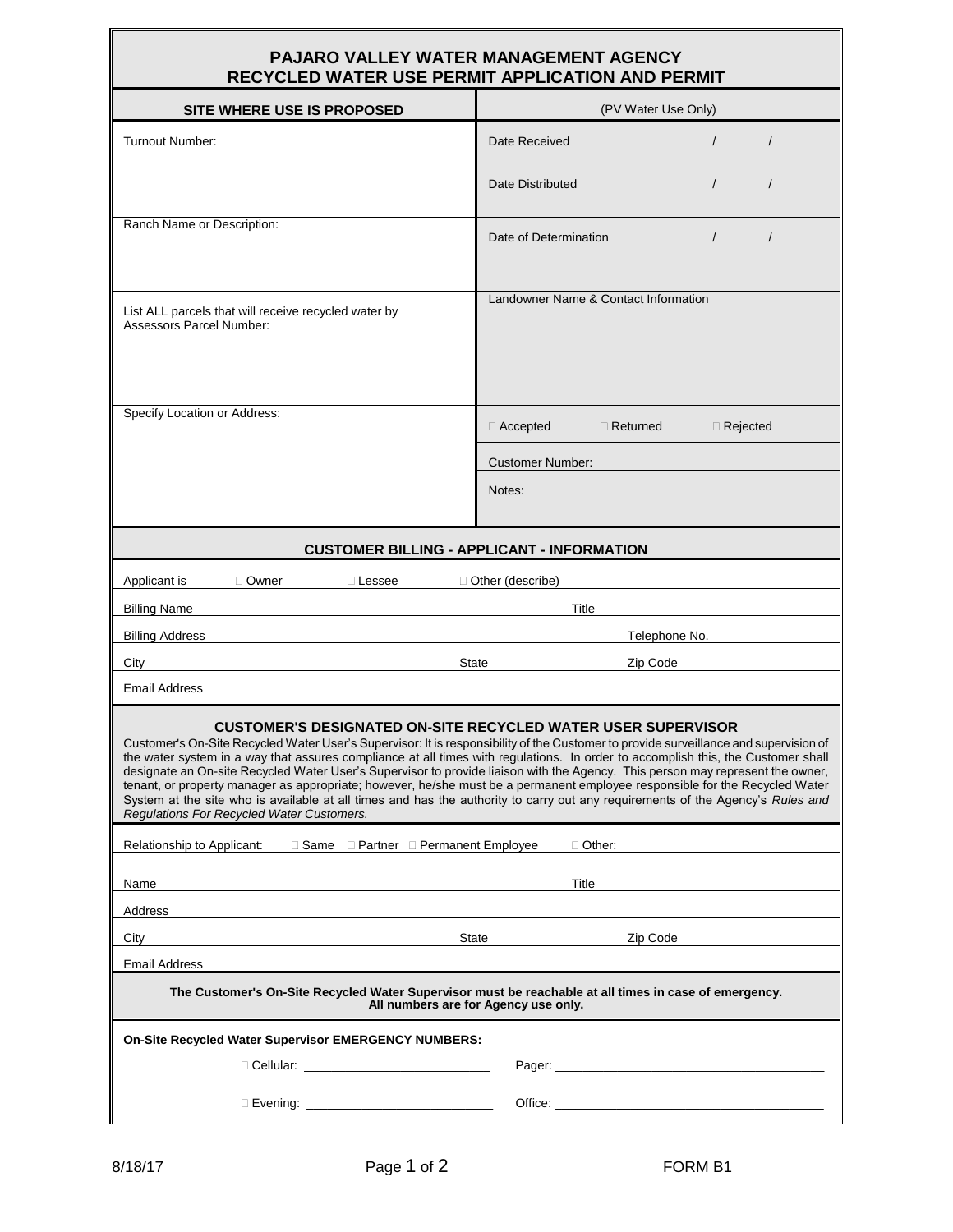| PROPOSED WATER USES (Check all that apply)                                                                                                                                                                                                          |                                                                                                                                                                                                                                                                                                                                                                                                                                                                                                                                                                                                                                                                                                                                                                                                                                                                                                         |  |  |  |  |  |
|-----------------------------------------------------------------------------------------------------------------------------------------------------------------------------------------------------------------------------------------------------|---------------------------------------------------------------------------------------------------------------------------------------------------------------------------------------------------------------------------------------------------------------------------------------------------------------------------------------------------------------------------------------------------------------------------------------------------------------------------------------------------------------------------------------------------------------------------------------------------------------------------------------------------------------------------------------------------------------------------------------------------------------------------------------------------------------------------------------------------------------------------------------------------------|--|--|--|--|--|
| □ Agriculture, Berries: Approx. area __________(Acres)                                                                                                                                                                                              | □ Agriculture, Row Crop: Approx. area ___________ (Acres)                                                                                                                                                                                                                                                                                                                                                                                                                                                                                                                                                                                                                                                                                                                                                                                                                                               |  |  |  |  |  |
|                                                                                                                                                                                                                                                     |                                                                                                                                                                                                                                                                                                                                                                                                                                                                                                                                                                                                                                                                                                                                                                                                                                                                                                         |  |  |  |  |  |
| Briefly describe the proposed use checked above. Include types of plants to be irrigated, etc:                                                                                                                                                      |                                                                                                                                                                                                                                                                                                                                                                                                                                                                                                                                                                                                                                                                                                                                                                                                                                                                                                         |  |  |  |  |  |
|                                                                                                                                                                                                                                                     |                                                                                                                                                                                                                                                                                                                                                                                                                                                                                                                                                                                                                                                                                                                                                                                                                                                                                                         |  |  |  |  |  |
| <b>TYPE OF LAND USE ON SITE</b>                                                                                                                                                                                                                     | <b>GOVERNMENT AGENCIES WITH JURISDICTION</b><br>List those governmental entities that may have regulatory<br>jurisdiction over the irrigated site related to on-site water use,<br>drinking water, food handling or public health issues.                                                                                                                                                                                                                                                                                                                                                                                                                                                                                                                                                                                                                                                               |  |  |  |  |  |
| □ Agricultural □ Residential □ Commercial / Retail                                                                                                                                                                                                  | □ US Department of Agriculture                                                                                                                                                                                                                                                                                                                                                                                                                                                                                                                                                                                                                                                                                                                                                                                                                                                                          |  |  |  |  |  |
| □ Mines, Quarry □ School / Playground<br>$\square$ Industrial                                                                                                                                                                                       | □ State Food and Drug Administration                                                                                                                                                                                                                                                                                                                                                                                                                                                                                                                                                                                                                                                                                                                                                                                                                                                                    |  |  |  |  |  |
|                                                                                                                                                                                                                                                     | □ County Ag Commission □ OSHPD                                                                                                                                                                                                                                                                                                                                                                                                                                                                                                                                                                                                                                                                                                                                                                                                                                                                          |  |  |  |  |  |
| □ Other _______________________<br>□ Undeveloped                                                                                                                                                                                                    | $\Box$ . The contract of the contract of the contract of the contract of the contract of the contract of the contract of the contract of the contract of the contract of the contract of the contract of the contract of the co                                                                                                                                                                                                                                                                                                                                                                                                                                                                                                                                                                                                                                                                         |  |  |  |  |  |
| <b>WATER DEMAND ESTIMATES</b>                                                                                                                                                                                                                       | <b>WELLS OR OTHER WATER SOURCES</b>                                                                                                                                                                                                                                                                                                                                                                                                                                                                                                                                                                                                                                                                                                                                                                                                                                                                     |  |  |  |  |  |
|                                                                                                                                                                                                                                                     | Is there an On Site Well that is operational?                                                                                                                                                                                                                                                                                                                                                                                                                                                                                                                                                                                                                                                                                                                                                                                                                                                           |  |  |  |  |  |
| <b>Estimated Annual Use</b><br>$\Box$ Ac-Ft $\Box$ Gallons                                                                                                                                                                                          | Please Describe:________                                                                                                                                                                                                                                                                                                                                                                                                                                                                                                                                                                                                                                                                                                                                                                                                                                                                                |  |  |  |  |  |
| Peak Use in Gallons/Minute (GPM)                                                                                                                                                                                                                    | $\begin{tabular}{c} {\bf 2)} \end{tabular}$                                                                                                                                                                                                                                                                                                                                                                                                                                                                                                                                                                                                                                                                                                                                                                                                                                                             |  |  |  |  |  |
| Hours of Use                                                                                                                                                                                                                                        |                                                                                                                                                                                                                                                                                                                                                                                                                                                                                                                                                                                                                                                                                                                                                                                                                                                                                                         |  |  |  |  |  |
| Days of Use                                                                                                                                                                                                                                         |                                                                                                                                                                                                                                                                                                                                                                                                                                                                                                                                                                                                                                                                                                                                                                                                                                                                                                         |  |  |  |  |  |
| □ Dry Season Only □ Year-round                                                                                                                                                                                                                      | Is there an Off Site source of Water?                                                                                                                                                                                                                                                                                                                                                                                                                                                                                                                                                                                                                                                                                                                                                                                                                                                                   |  |  |  |  |  |
| □ Attached On-Site Recycled Water Service Plan<br>(Required)                                                                                                                                                                                        | If So, Please Describe:                                                                                                                                                                                                                                                                                                                                                                                                                                                                                                                                                                                                                                                                                                                                                                                                                                                                                 |  |  |  |  |  |
| <b>CUSTOMER'S ON-SITE IRRIGATION SUPERVISOR</b><br><b>SIGNS</b>                                                                                                                                                                                     | <b>APPLICANT SIGNS</b>                                                                                                                                                                                                                                                                                                                                                                                                                                                                                                                                                                                                                                                                                                                                                                                                                                                                                  |  |  |  |  |  |
| I have read and understand the Pajaro Valley Water<br>Management Agency's Rules And Regulations For<br>Recycled Water Customers. I will operate the recycled<br>water system in compliance with all conditions of the<br>Recycled Water Use Permit. | By signing this application, I hereby certify that I have read<br>and understand the Pajaro Valley Water Management<br>Agency's Rules And Regulations For Recycled Water<br>Customers, and that I agree to be bound by all of the terms<br>and conditions set forth therein. I herby designate the<br>person I named at the left as the Recycled Water User's<br>Supervisor in accordance with the Rules And Regulations<br>For Recycled Water Customers. I am the principal owner of<br>this site or a duly authorized representative and I hereby<br>certify that the information contained in this application is<br>true and correct to the best of my knowledge.<br>Signature experience and the state of the state of the state of the state of the state of the state of the state of the state of the state of the state of the state of the state of the state of the state of the state of th |  |  |  |  |  |
| <b>PERMIT APPROVAL</b><br>(TO BE COMPLETED BY PV WATER STAFF)                                                                                                                                                                                       |                                                                                                                                                                                                                                                                                                                                                                                                                                                                                                                                                                                                                                                                                                                                                                                                                                                                                                         |  |  |  |  |  |
| Applicant has satisfactorily completed the steps required to receive<br>recycled water service. This permit is effective for the dates noted<br>below and subject to renewal for continued recycled water service.                                  |                                                                                                                                                                                                                                                                                                                                                                                                                                                                                                                                                                                                                                                                                                                                                                                                                                                                                                         |  |  |  |  |  |
|                                                                                                                                                                                                                                                     |                                                                                                                                                                                                                                                                                                                                                                                                                                                                                                                                                                                                                                                                                                                                                                                                                                                                                                         |  |  |  |  |  |
|                                                                                                                                                                                                                                                     |                                                                                                                                                                                                                                                                                                                                                                                                                                                                                                                                                                                                                                                                                                                                                                                                                                                                                                         |  |  |  |  |  |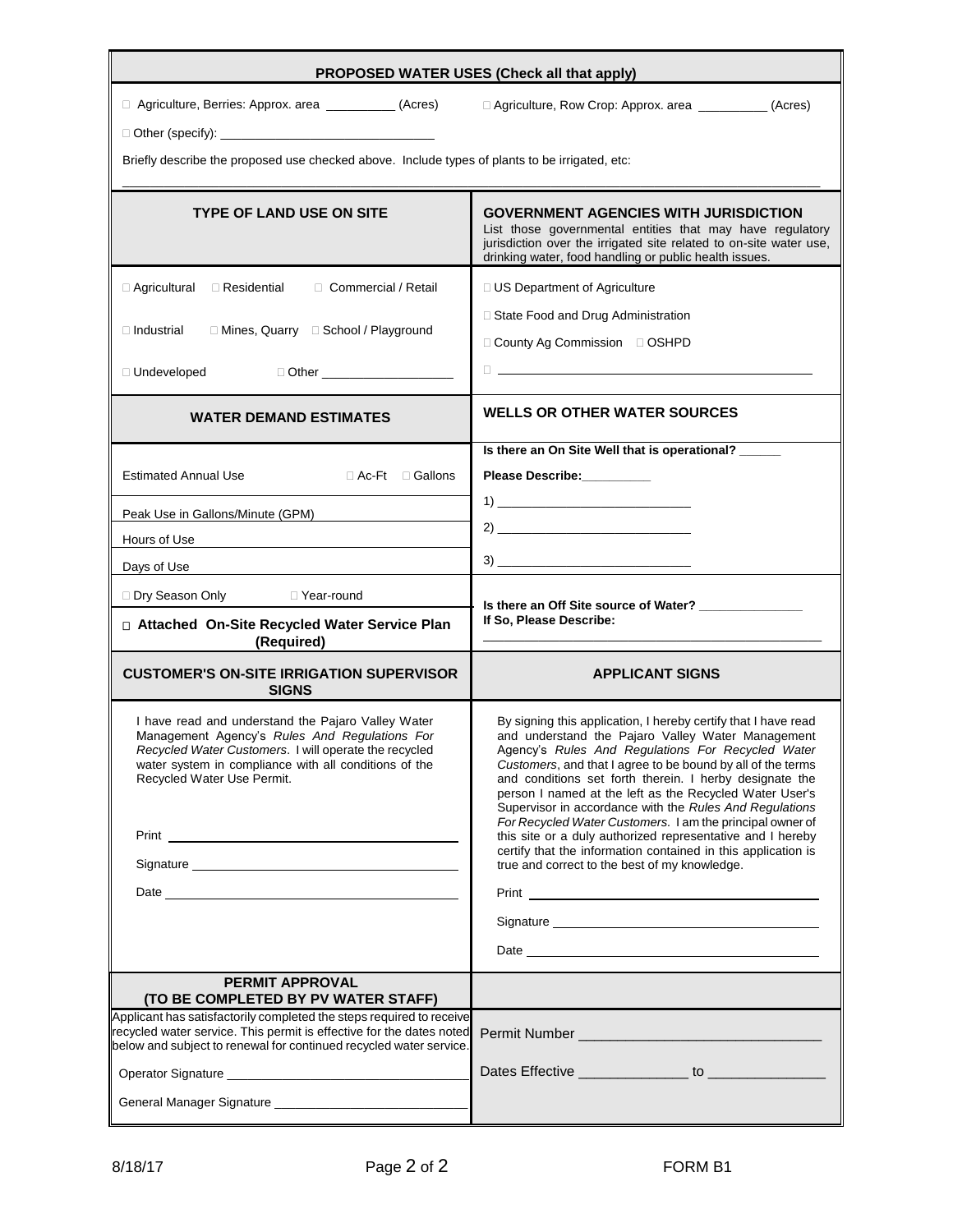



**36 BRENNAN STREET WATSONVILLE, CA 95076 TEL: 831) 722-9292 FAX: 831) 722-3139 email: info@pvwater.org http://pvwater.org**

## **Pajaro Valley Water Coastal Distribution System Authorization for Duly Authorized Representative to Apply for Recycled Water Use Permit**

| <b>Turnout Number:</b> |  |
|------------------------|--|
|------------------------|--|

I, the undersigned, owner of Assessor's Parcel Number, hereby authorize my lessee(s), sub-lessee(s), operator(s), and/or affiliate(s) ("Authorized Representative") to apply for a Recycled Water Use Permit, purchase, and place water orders through the above named turnout number.

| <b>Owner Information:</b>                                                                                                        |  |  |  |  |
|----------------------------------------------------------------------------------------------------------------------------------|--|--|--|--|
|                                                                                                                                  |  |  |  |  |
|                                                                                                                                  |  |  |  |  |
|                                                                                                                                  |  |  |  |  |
|                                                                                                                                  |  |  |  |  |
|                                                                                                                                  |  |  |  |  |
| * In the case where there is more than one owner of a parcel, the owner signing this form represents that he/she has the consent |  |  |  |  |
| form all other owners of the parcel. If the legal owner of the property is a corporation, company, partnership, or LLC, please   |  |  |  |  |
| provide a copy of a legal document attached with this authorization form showing that the individual signing this document is a  |  |  |  |  |
| duly authorized partner, officer, or owner of said corporation, company, partnership, or LLC.                                    |  |  |  |  |

I understand that PV Water will notify me in writing upon receipt of a Recycled Water Use Permit Application from an Authorized Representative, and that I shall have five (5) business days from the receipt of the notification letter to object in writing to such application. This authorization shall be effective until such time I provide further written notice to PV Water or my property is sold.

I have read and understand the Pajaro Valley Water Management Agency's RULES AND REGULATIONS FOR RECYCLED WATER CUSTOMERS, and I agree to be bound by all of the terms and conditions set forth therein.

Print: \_\_\_\_\_\_\_\_\_\_\_\_\_\_\_\_\_\_\_\_\_\_\_\_\_\_\_\_\_\_\_\_\_\_

Signature: \_\_\_\_\_\_\_\_\_\_\_\_\_\_\_\_\_\_\_\_\_\_\_\_\_\_\_\_\_\_

| Date: |  |  |  |
|-------|--|--|--|
|       |  |  |  |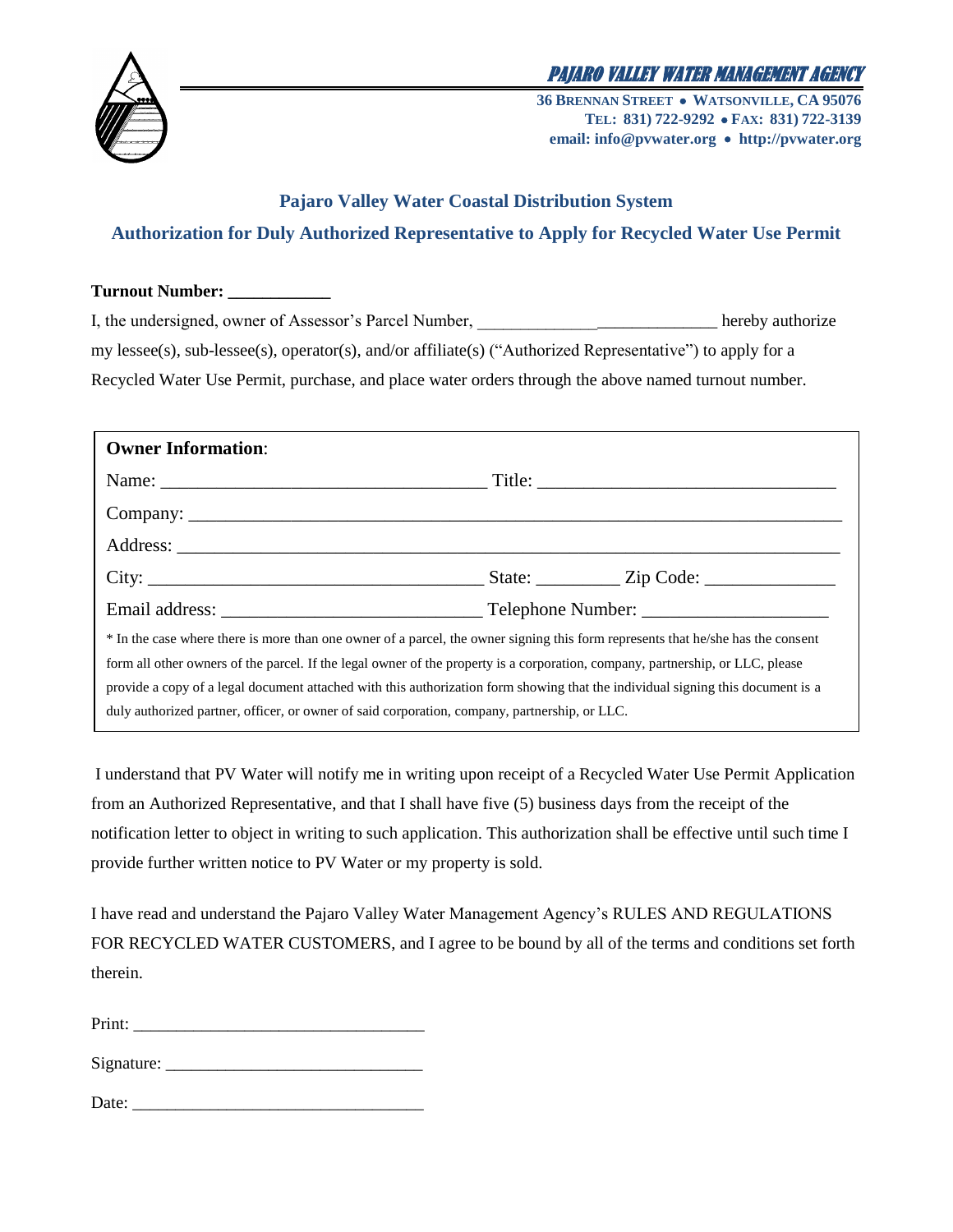### **PAJARO VALLEY WATER MANAGEMENT AGENCY ON-SITE RECYCLED WATER SERVICE PLAN**

#### **(To be completed by Applicant)**

Site Name or Description: Customer No.:

Site Location or Address: **Date Prepared:** Date Prepared:

Contact Person's Name and Telephone: example and the prepared by:

**See Attached Instructions.**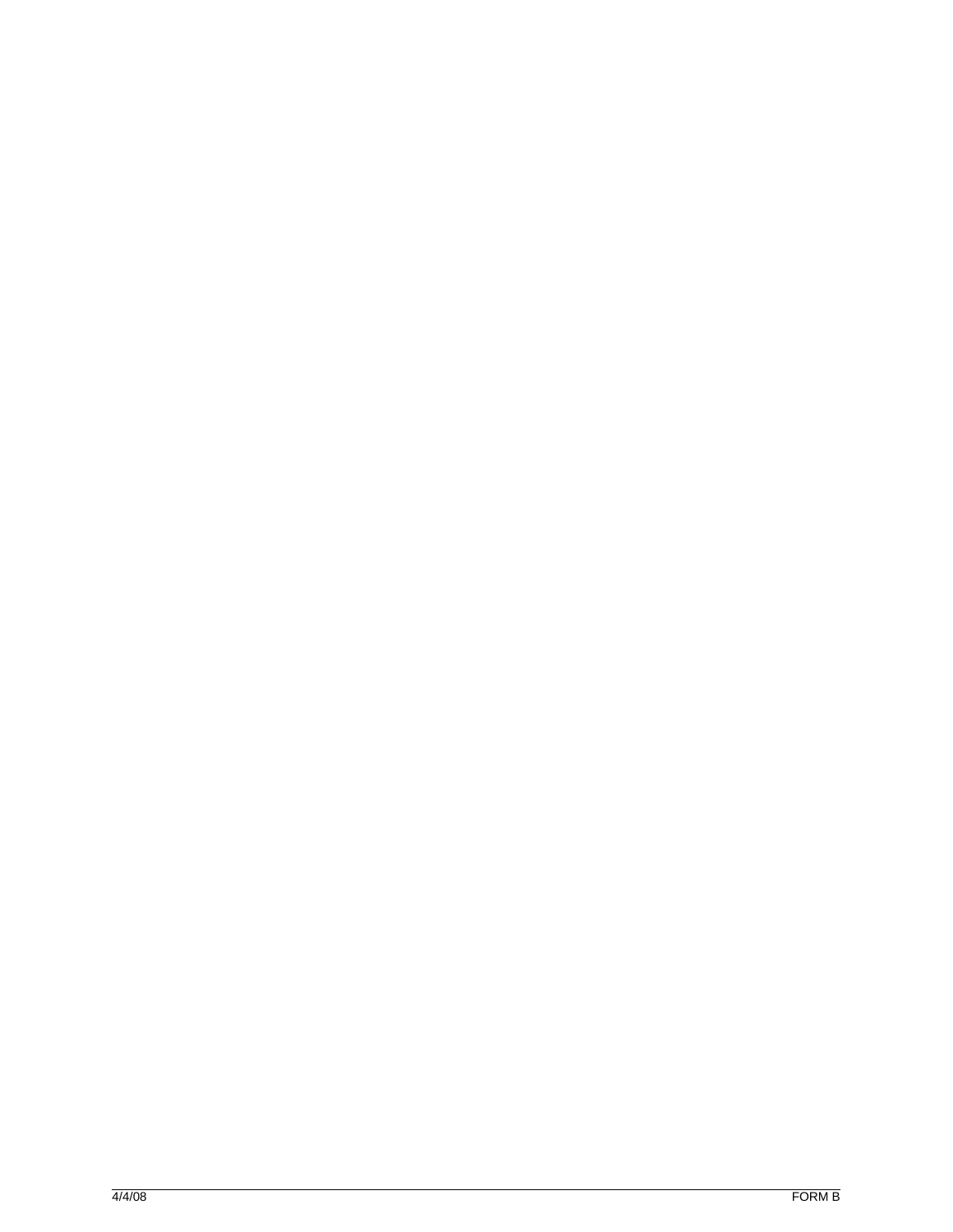#### **FORM B ON-SITE RECYCLED WATER SERVICE PLAN** *INSTRUCTIONS*

A simple sketch on the reverse side may be sufficient for small recycled water uses. Larger sites will likely require several sketches and/or larger drawings in order to transmit the required information. Existing site maps, irrigation drawings, etc. may be used as base maps for the information. The relationship among multiple sheets shall be clearly indicated through the use of match line, details sheets or other means.

Any appropriate scale should be used. Show the facilities required for use of recycled water in compliance with the *Rules and Regulations for Recycled Water Users*. Drawing should be in dark pencil or black ink, as reproductions will be made.

The Plan must clearly show the following **site** information:

- 1. All residences and other buildings on the site.
- 2. The boundaries of the intended use area
- 3. Adjacent streets
- 4. Locations of all major improvements on the site
- 5. All public facilities supplied with recycled or potable water service. Public facilities include, but are not limited to, drinking fountains, restrooms, outdoor eating areas, snack bars, swimming pools, wading pools, decorative fountains and showers
- 6. If there are no public facilities located in the defined use area, then a note on the plans must indicate that no public facilities exist
- 7. Any domestic wells, lakes, ponds, reservoirs, storage tanks or other water impoundments located on-site or within 100 feet of the site must be shown on the site plan (This may require investigating the location of these facilities off-site if use area is within 100 feet of property boundaries)
- 8. Any irrigation wells located on-site must be shown on the site plan.
- 9. Use area containment measures
- 10. Proposed location and type of signage
- 11. Will recycled water be transported by vehicle? If so explain.
- 12. Description of what will be irrigated (e.g., landscape, specific food crop, etc.).
- 13. Method of irrigation (e.g., spray, flood, or drip).
- 14. Location of potable water pipelines and domestic water supply wells in or adjacent to the use area.
- 15. Location of irrigation water supply wells in the use area.
- 16. Description of site containment measures.
- 17. Direction of drainage and description of the area to which the drainage will flow.
- 18. Protection measures of drinking water fountains and designated outdoor eating areas, if applicable.
- 19. Proposed irrigation schedule (if public access is included).
- 20. Measures to be taken to exclude or minimize public contact.
- 21. Any other relevant items

The Plan must also show the following **piping** information (clearly distinguish types of lines):

- 1. The complete recycled water systems
- 2. The potable system in the vicinity of the recycled water connection
- 3. Horizontal and vertical distances between the recycled and potable system in location where they cross
- 4. All sources of recycled water, potable water, and non-potable water.
- 5. The location and type of all existing and new backflow prevention devices and water meters (recycled water and potable water)
- 6. The location of outdoor hose bibs, quick couplers and other points of ready access to recycled or potable water systems
- 7. The location of irrigation controllers, timers, valve and fixtures (sprinklers, bubbler, etc.), if applicable.

In addition for **existing facilities** converting to recycled water use piping plan must indicate: